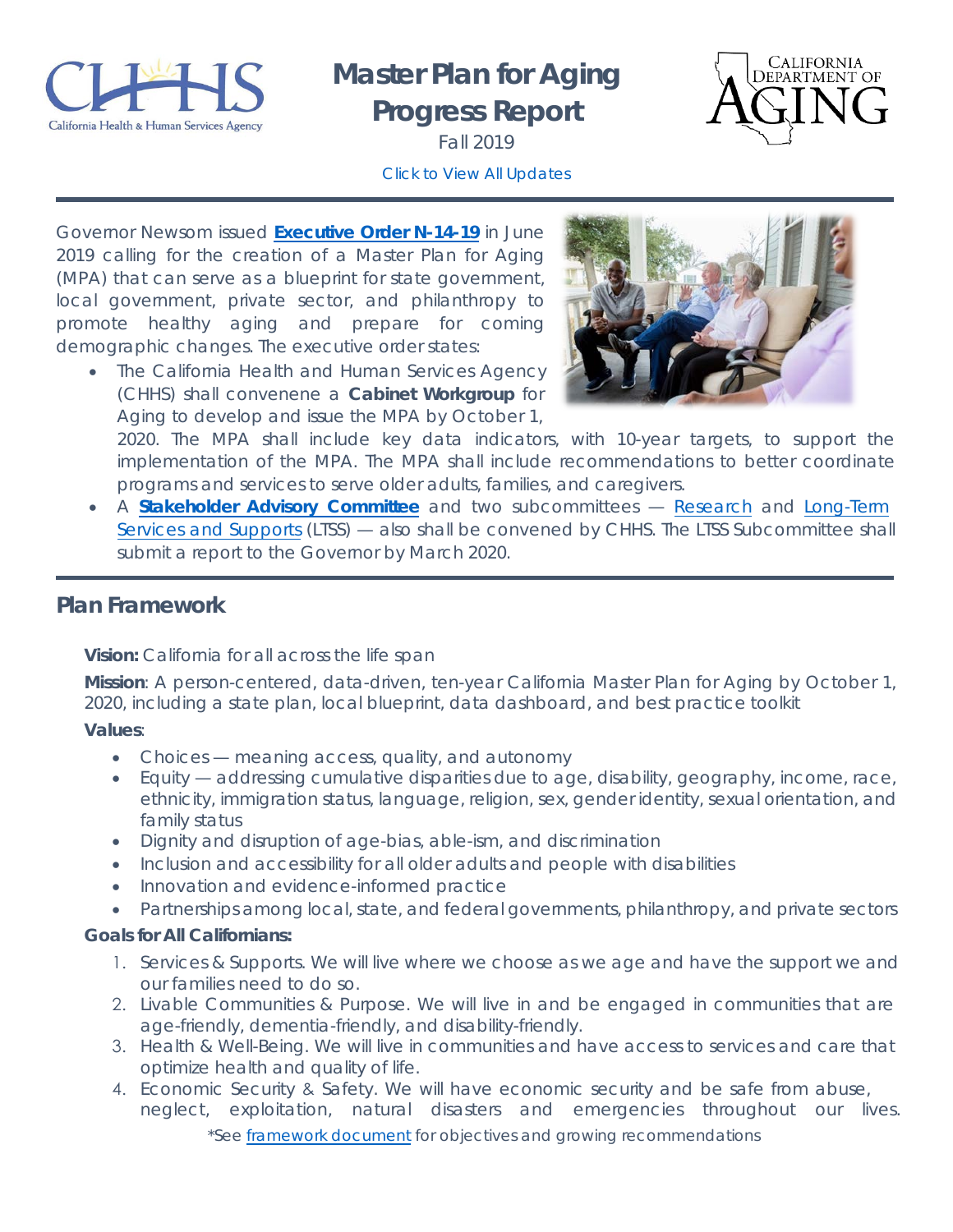#### *Meet Ruth*

*"If I stayed home, I probably would have only eaten breakfast or maybe dinner, and would be isolated and lonely, but with the Center's nutrition and transportation programs, I'm able to get a ride, eat a nutritious lunch, and have great conversations with friends."* — *Ruth*



*\*Read the full story in CDA's Newsletter: [Aging Matters](https://sway.office.com/baq5wvhHGwmc1atN?ref=Link)*

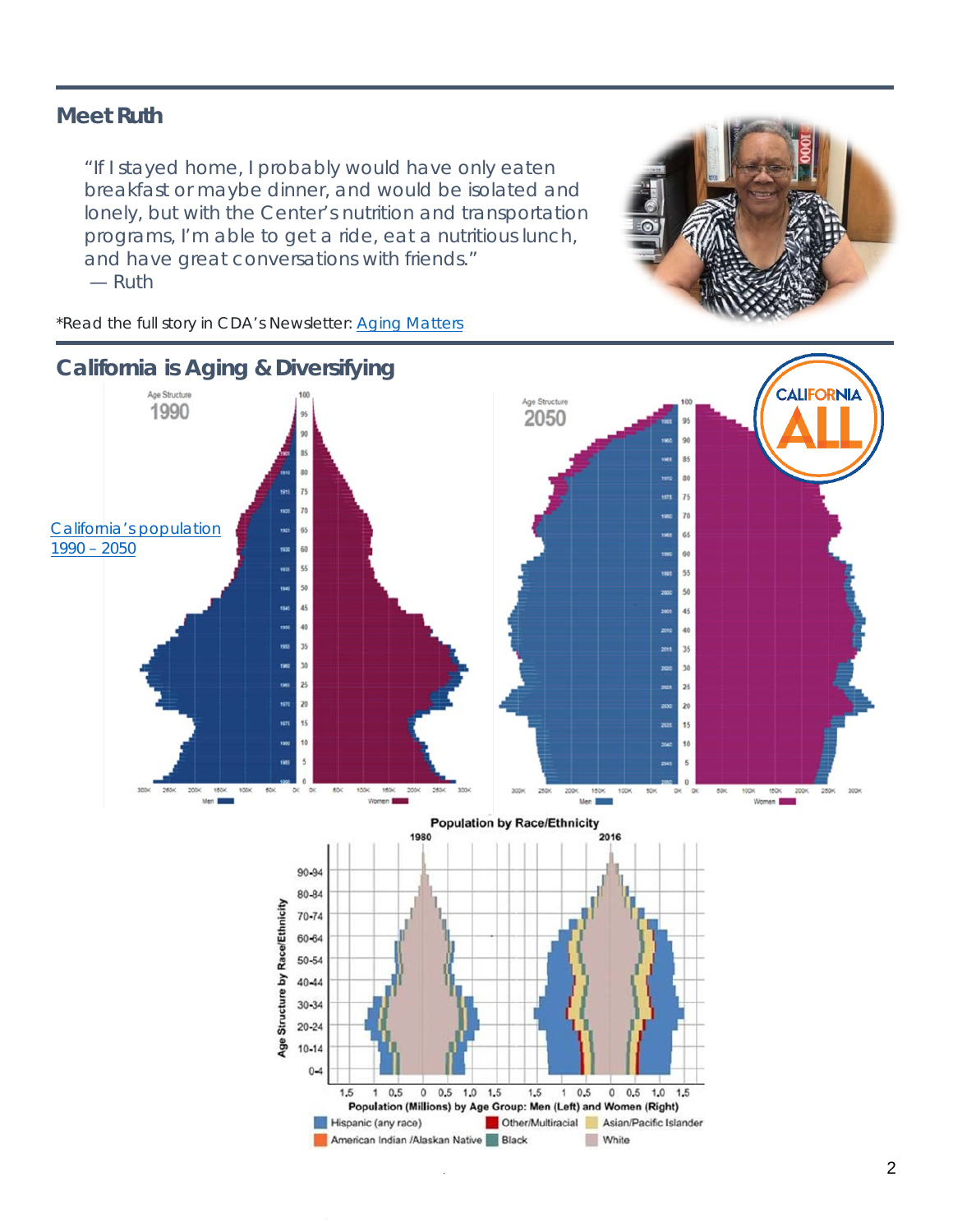#### *Master Plan Development Underway*

- The first meeting of the Cabinet Workgroup was on September 3, 2019; the next meeting is December 16, 2019.
- The Stakeholder [Advisory Committee,](https://www.chhs.ca.gov/home/master-plan-for-aging/#general-meeting-information) named in [August,](https://www.chhs.ca.gov/blog/2019/08/15/california-health-and-human-services-secretary-dr-mark-ghaly-makes-appointments-to-master-plan-for-aging-stakeholder-advisory-committee/) met in [September](https://www.chhs.ca.gov/home/master-plan-for-aging/#september-17-2019) an[d November.](https://www.chhs.ca.gov/home/master-plan-for-aging/#november-4-2019) The November meeting featured [a presentation](https://www.chhs.ca.gov/wp-content/uploads/2019/10/MPA-SAC-Slides-11.4.19-Final.pdf) by San Diego County on their innovative "Roadmap for Aging" initiative. The group next meets in December via webinar, and in January where Los Angeles City and County's ["Purposeful Aging Initiative"](https://www.purposefulagingla.com/) will be highlighted.
- The [Long-Term Services and Supports Subcommittee,](https://www.chhs.ca.gov/home/master-plan-for-aging/subcommittees/research/) [named](https://www.chhs.ca.gov/wp-content/uploads/2019/10/Master-Plan-for-Aging-LTSS-Subcommittee-Members-10.30.19.pdf) and [chartered](https://www.chhs.ca.gov/wp-content/uploads/2019/11/MPA-LTC-LTSS-Subcommittee-Charter-11-7-19.pdf) in September and November, respectively, met in [October](https://www.chhs.ca.gov/home/master-plan-for-aging/subcommittees/ltss/#october-28-2019) and [November.](https://www.chhs.ca.gov/home/master-plan-for-aging/subcommittees/ltss/#november-12-2019) The October meeting focused on information and assistance networks, and the November meeting on a public long-term care benefit. The Subcommittee next meets in December and will focus on all home- and community-based services, including In-Home Supportive Services. A report is due from the Subcommittee to the Administration in March 2020. This Subcommittee will also advise on Goal 1: Services & Supports.
- The [Research Subcommittee,](https://www.chhs.ca.gov/home/master-plan-for-aging/subcommittees/research/#general-meeting-information) [named](https://www.chhs.ca.gov/wp-content/uploads/2019/11/Master-Plan-for-Aging-Research-Subcommittee-Members-11.13.pdf) and [charte](https://www.chhs.ca.gov/wp-content/uploads/2019/10/MPA-Research-Subcommittee-Charter-10.12.19_A.pdf)red in October, met in [October,](https://www.chhs.ca.gov/home/master-plan-for-aging/subcommittees/research/#october-24-2019) and featured presentations on Data Dashboards from the [Department of Public Health,](https://www.chhs.ca.gov/wp-content/uploads/2019/10/LGHCPresentation_MPA_ResearchSubcommittee-ADA.pdf) as well as data sources, such as [healthcare data](https://www.chhs.ca.gov/wp-content/uploads/2019/10/MPA-Research-Sub-OSHPD-10.24.19_A.pdf) and [health professions shortage areas](https://www.chhs.ca.gov/wp-content/uploads/2019/10/Health-Professional-Shortage-Area.pdf) from the Office of Statewide Health Planning and Development. The Subcommittee next meets in December and will focus on equity and long-term services and supports.
- **New**: A series of interactive "Webinar Wednesdays" will begin in January to allow groups and individuals statewide to engage and provide recommendations to help inform the MPA, specifically around Goal 2: Livable Communities & Purpose, Goal 3: Health & Well-being, and Goal 4: Economic Security & Safety.

#### *Together We EngAGE*

• On-Line: To date, the Together We EngAGE [website](https://www.chhs.ca.gov/home/master-plan-for-aging/) has received over 1,100 comments. There has also been high Twitter and Facebook engagement around #MasterPlanforAging, #CaliforniaForAll, #AgeFriendlyCA.



- In Communities: CHHS and CDA leadership continue to attend and participate in a variety of [aging-related events](https://www.chhs.ca.gov/home/master-plan-for-aging/master-plan-for-aging-engagement-activities/) with community groups and legislators throughout the state, including a roundtable in Bakersfield in September and events planned for December in San Diego and in Grass Valley.
- **New: Call for all Initial Recommendations by Friday, December 13 via [website](https://www.surveymonkey.com/r/MasterPlanRecommendations)[/email](mailto:engage@aging.ca.gov)[/mail,](https://www.aging.ca.gov/Contact_Us/) to help inform the March LTSS report and all MPA meeting agendas and speakers. Recommendations will continue to be welcome after December 13.**

#### *Collaboration and Coordination*

3 The work of developing the MPA is being conducted in close collaboration with a wide array of partners and stakeholders, including the disability community, labor, philanthropy, academia, healthcare providers and plans, employers, and foundations. Key government partners include the Governor's Task Force on Alzheimer's Prevention and Preparedness, the Department of Health Care [Services' California Advancing and Innovating Medi-Cal \(CalAIM\) init](https://www.chhs.ca.gov/home/committees/governors-task-force-on-alzheimers/)iative, the [California Commission](https://ccoa.ca.gov/) on Aging, the Olmstead Advisory Committee, the Alzheimer's Disease and Related Disorders Advisory Committee, Tribal governments, and others.